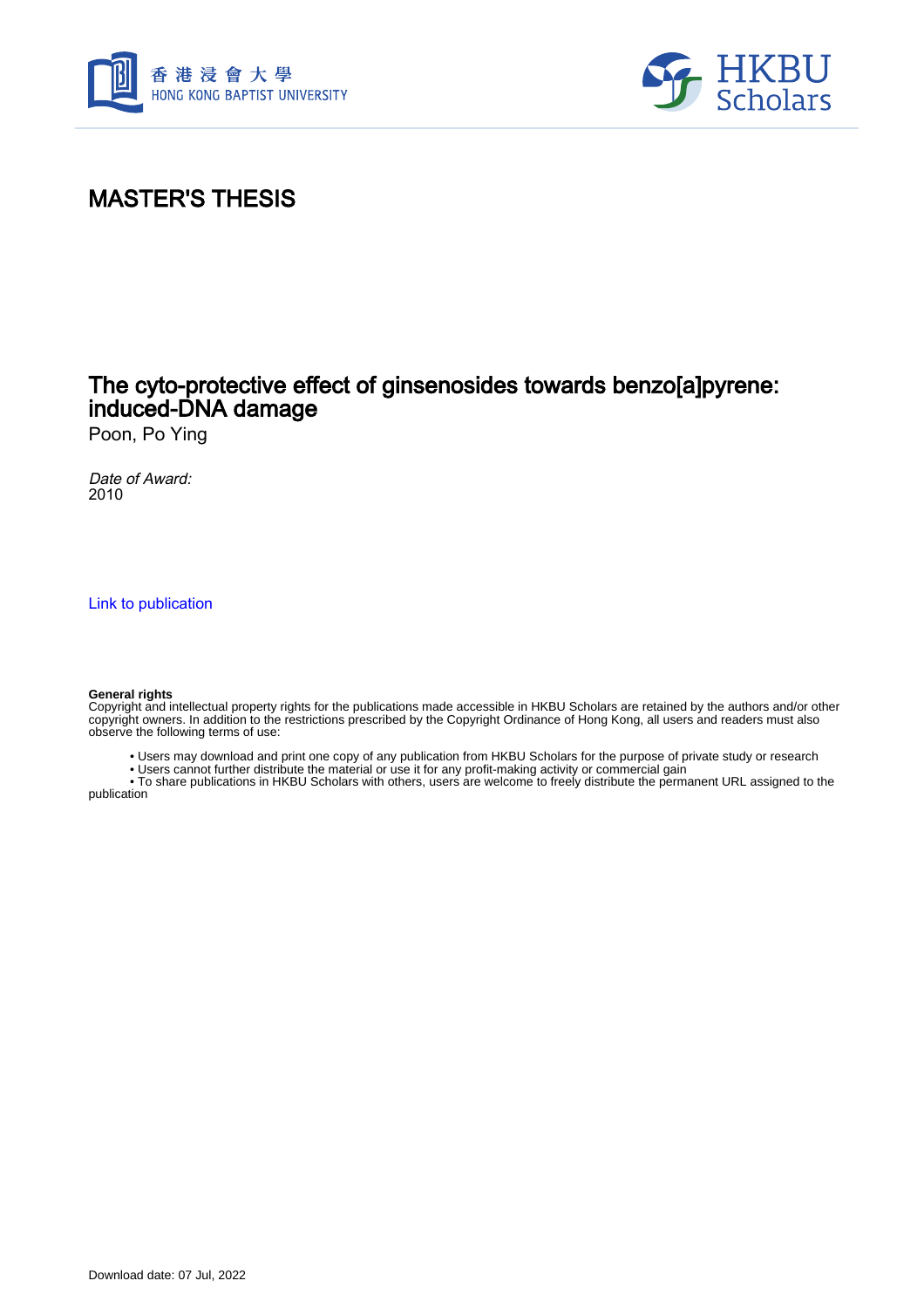# The Cyto-protective Effect of Ginsenosides towards Benzo[α]pyrene Induced-DNA Damage

POON Po Ying

A thesis submitted in partial fulfillment of requirements

for the degree of

Master of Philosophy

Principal Supervisor: Prof. Ricky Ngok Shun Wong

Hong Kong Baptist University

November 2010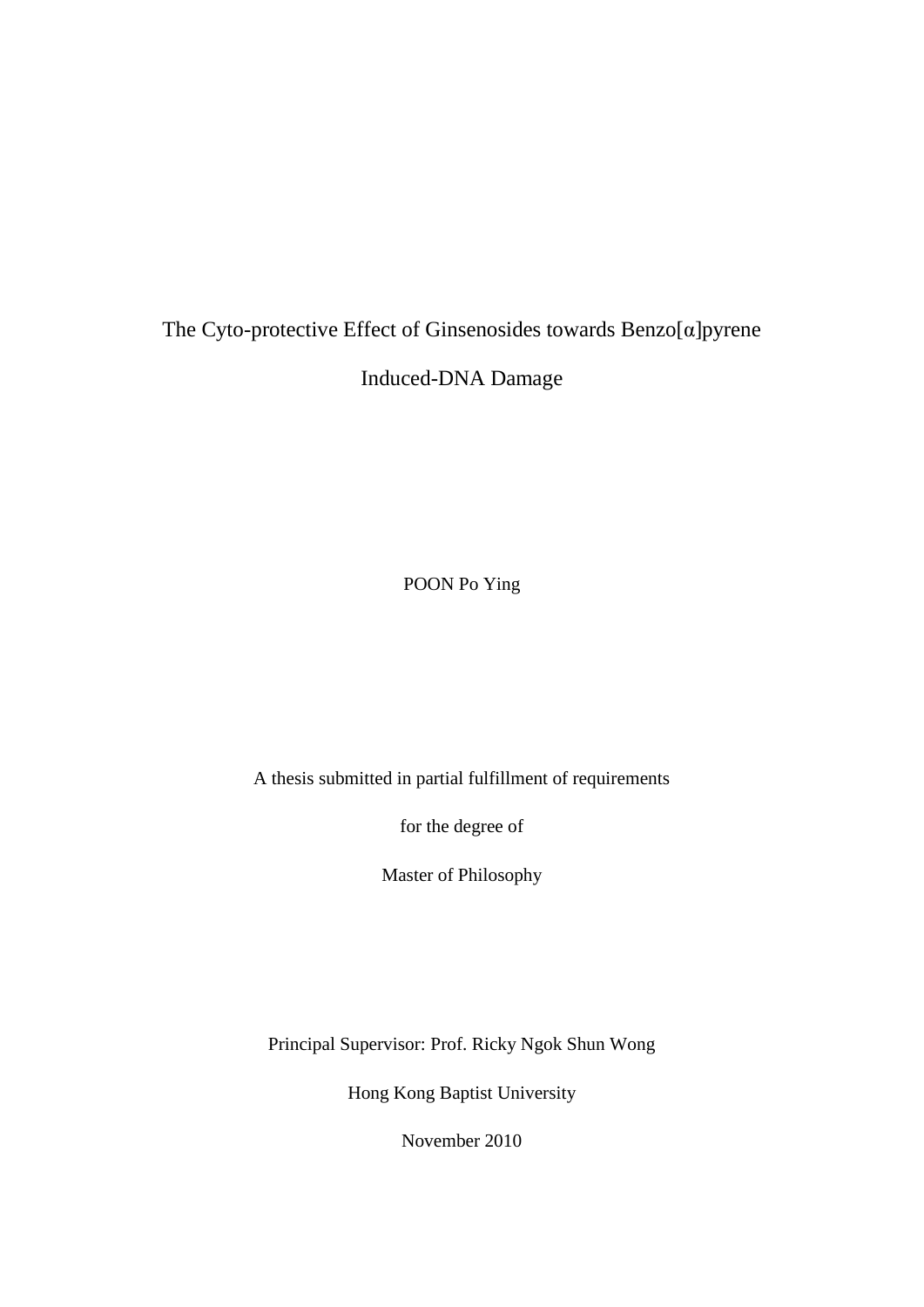### **Abstract**

 $Benzo[\alpha]$  pyrene  $(BaP)$  is a well studied polycyclic aromatic hydrocarbon. Humans are exposed to BaP through ingestion or skin contact of cooked food, smoke from incomplete combustion, and soil. Thus, liver and skin are the organs that are mainly exposed to BaP. BaP has been shown to cause genotoxic effects in different tissues and may lead to cancer. *Panax ginseng* C.A. Meyer is a traditional Chinese medicinal herb. Many studies reported that ginseng possesses chemopreventive effects. Ginsenosides are the main active constituent of ginseng and account f or most of the pharmacological effects. In this study, the protective effect of ginsenosides on the BaP-induced DNA damage in human dermal fibroblasts and HepG2 cells was investigated. Results showed that ginsenosides, 20(S)-Rg3, can protect both cell models from BaP-induced DNA damage. 20(S)-Rg3 can activate the phosphorylation of protein kinase B (PKB/Akt) which plays a major role in cell survival signaling. Akt activation can induce nuclear translocation of nuclear factor erythroid 2-related factor 2 (Nrf2), the master regulator of detoxifying enzymes that enhance the elimination of BaP. 20(S)-Rg3 increased gene expression of NQO1, a phase II detoxifying enzyme, probably due to the translocation of Nrf2. Using PI3K inhibitor, the translocation of Nrf2 and furthermore, cytoprotective effect induced by 20(S)-Rg3 was abolished. The results indicated that 20(S)-Rg3 can indeed exert the protective effect against BaP-induced DNA damage through the PI3K/Akt-Nrf2 pathway. On the other hand, pharmacological effects of ginsenosides have been found to relate with nuclear hormone receptor. Among them, pregnane X receptor (PXR) is a sensor of xenobiotics that mediates induction of drug clearance pathways. Activation of PXR can induce gene expression of phase I enzymes, phase II enzymes and phase III transporters. Using competitive binding assay, it was found that  $20(S)$ -Rg3 is a ligand of PXR. Knockdown of PXR by si-RNA eradicates the protective effect of 20(S)-Rg3 towards BaP-induced DNA damage in HepG2 cells. In HepG2, 20(S)-Rg3 can serve as a ligand of PXR and may activate PXR to induce the downstream protective mechanism. In summary, ginsenoside 20(S)-Rg3 can reduce BaP-induced genotoxicity suggesting that ginseng may serve as a natural chemoprotective agent against environmental carcinogens in human.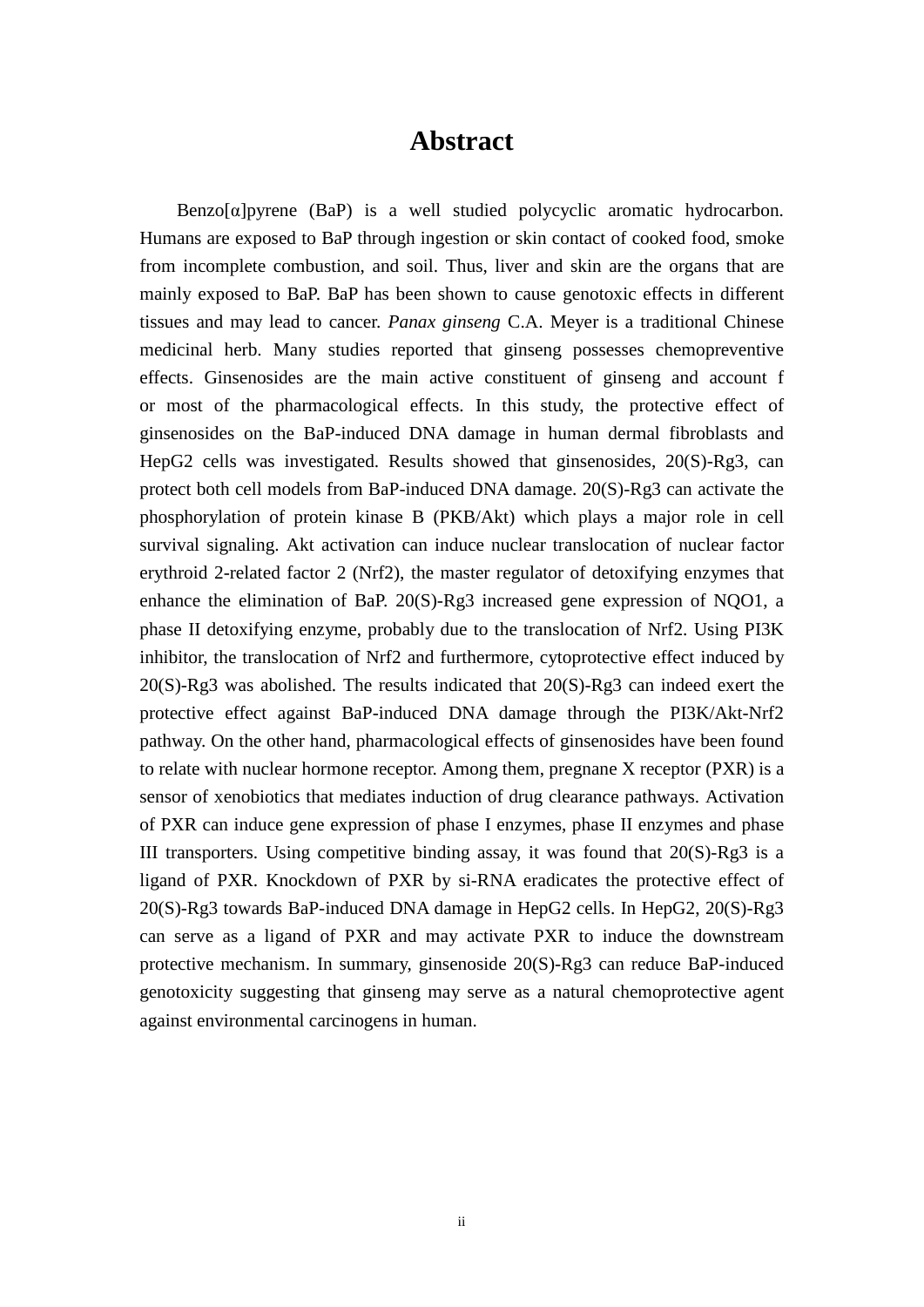## **Table of Contents**

| <b>Declaration</b>                                             | $\mathbf{i}$   |
|----------------------------------------------------------------|----------------|
| <b>Abstract</b>                                                | ii             |
| <b>Acknowledgements</b>                                        | iii            |
| <b>Table of Contents</b><br><b>List of Figures</b>             | iv<br>vii      |
|                                                                |                |
| <b>Chapter 1. General Introduction</b>                         | $\mathbf{1}$   |
| 1.1 Ginseng                                                    | 1              |
| 1.1.1 Types of ginseng                                         | 1              |
| 1.1.2 Ginsenosides                                             | $\overline{4}$ |
| 1.1.2.1 Structural diversity of ginsenosides                   | 6              |
| 1.1.3 Chemoprevention of ginsenosides                          | 8              |
| 1.2 Benzo[α]pyrene                                             | 10             |
| 1.2.1 Toxicity of benzo $\alpha$ ] pyrene                      | 11             |
| 1.2.2 General metabolic pathway of benzo $\alpha$ pyrene       | 12             |
| 1.2.3 BaP-induced DNA damage                                   | 15             |
| 1.3 Objective                                                  | 17             |
| <b>Chapter 2. Cytoprotective effect of ginsenoside against</b> |                |
| <b>BaP-induced DNA damage on Human Dermal</b>                  |                |
| <b>Fibroblasts</b>                                             |                |
| 2.1 Introduction                                               | 18             |
| 2.1.1 Skin and xenobiotics                                     | 18             |
| 2.1.2 Protein Kinase B                                         | 19             |
| 2.1.3 Nuclear factor erythroid 2-relaited factor 2             | 21             |
| 2.1.4 Drug metabolizing enzymes                                | 24             |
| 2.1.4.1 Phase I enzymes                                        | 24             |
| 2.1.4.2 Phase II enzymes                                       | 26             |
| 2.1.4.3 Phase III transporters                                 | 27             |
| 2.2 Objective                                                  | 28             |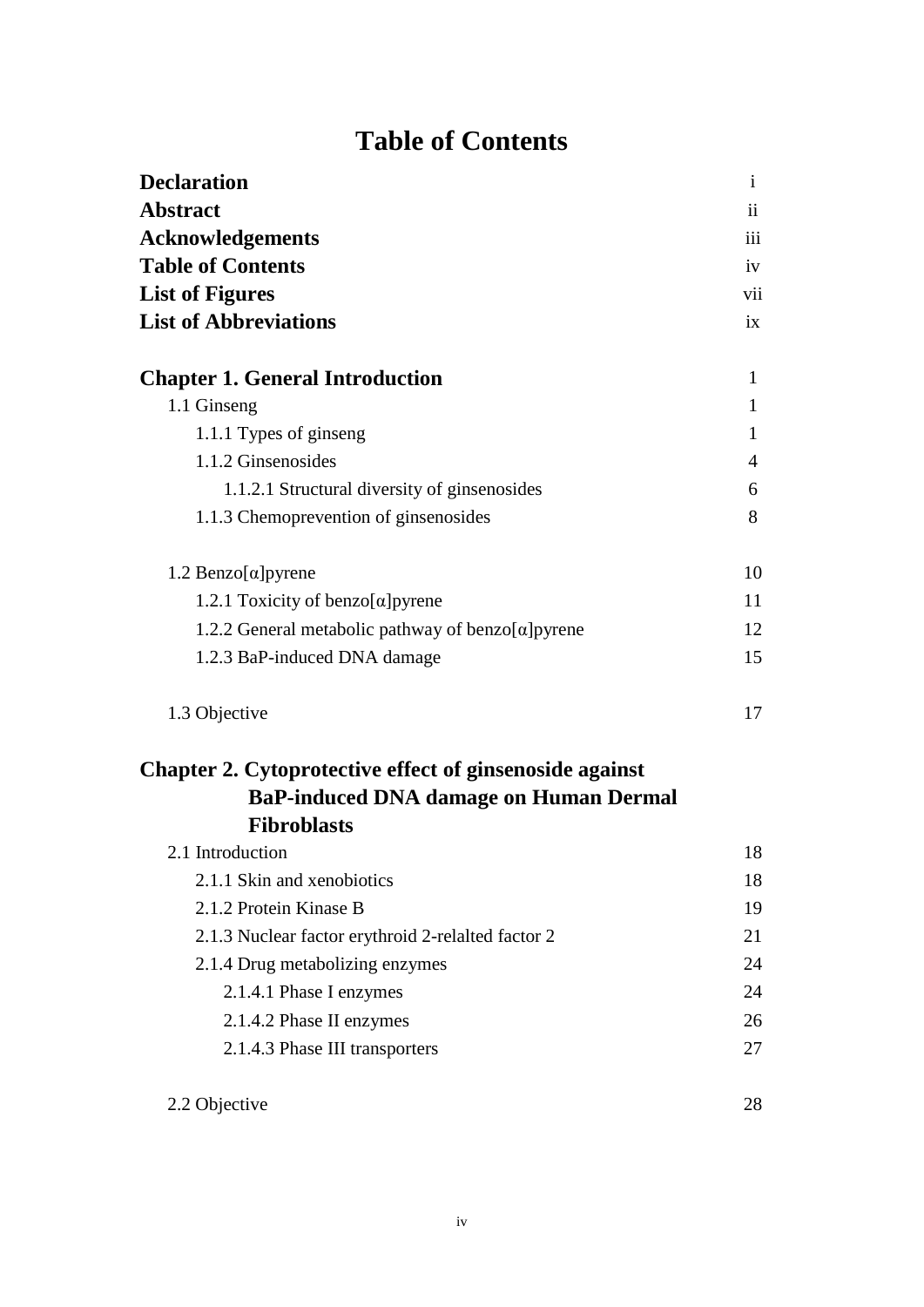| 2.3 Materials and Methods                                                                                                  | 29 |
|----------------------------------------------------------------------------------------------------------------------------|----|
| 2.3.1 Materials                                                                                                            | 29 |
| 2.3.2 Cell culture                                                                                                         | 30 |
| 2.3.3 Drug treatment                                                                                                       | 31 |
| 2.3.4 MTT proliferation assay                                                                                              | 31 |
| 2.3.5 Alkaline single cell gel electrophoresis (comet assay)                                                               | 31 |
| 2.3.6 Terminal dUTP nick end labeling                                                                                      | 35 |
| 2.3.7 Ethoxyresorufin-O-deethylase assay                                                                                   | 36 |
| 2.3.8 Western Blotting                                                                                                     | 36 |
| 2.3.9 Cellular subfractionation                                                                                            | 37 |
| 2.3.10 Immunofluorescence staining                                                                                         | 39 |
| 2.3.11 Real time reverse transcriptase polymerase chain reaction                                                           | 39 |
| 2.3.12 Statistical analysis                                                                                                | 41 |
| 2.4 Results                                                                                                                | 42 |
| 2.4.1 Toxicity of benzo $[\alpha]$ pyrene on human dermal fibroblasts                                                      | 42 |
| 2.4.2 Effect of benzo[ $\alpha$ ]pyrene on CYP1A1 activity in human dermal                                                 |    |
| fibroblasts                                                                                                                | 45 |
| 2.4.3 Protective effect of ginsenosides on BaP-induced DNA damage<br>in human dermal fibroblasts                           | 45 |
| 2.4.4 Inhibitory effect of PI3K inhibitor on the cytoprotective effect<br>of $20(S)$ -Rg3                                  | 51 |
| 2.4.5 Effect of benzo[ $\alpha$ ] pyrene and 20(S)-Rg3 on activation of Akt<br>and Erk                                     | 51 |
| 2.4.6 Role of PI3K/Akt pathway in Nrf2 nuclear translocation                                                               | 52 |
| 2.4.7 Effect of 20(S)-Rg3 and benzo[ $\alpha$ ] pyrene on the expression of<br>phase II enzymes and phase III transporters | 59 |
| 2.5 Discussion                                                                                                             | 63 |
| <b>Chapter 3. Cytoprotective effect of ginsenoside against</b><br>BaP-induced DNA damage on HepG2 cells                    |    |
| 3.1 Introduction                                                                                                           | 68 |
| 3.1.1 Liver and xenobiotics                                                                                                | 68 |
| 3.1.2 The nuclear receptors                                                                                                | 68 |
| 3.1.2.1 Nuclear receptors and drug metabolizing enzymes                                                                    | 69 |
| 3.1.2.2 The nuclear pregnane X receptor                                                                                    | 70 |
| 3.2 Objective                                                                                                              | 74 |
|                                                                                                                            |    |